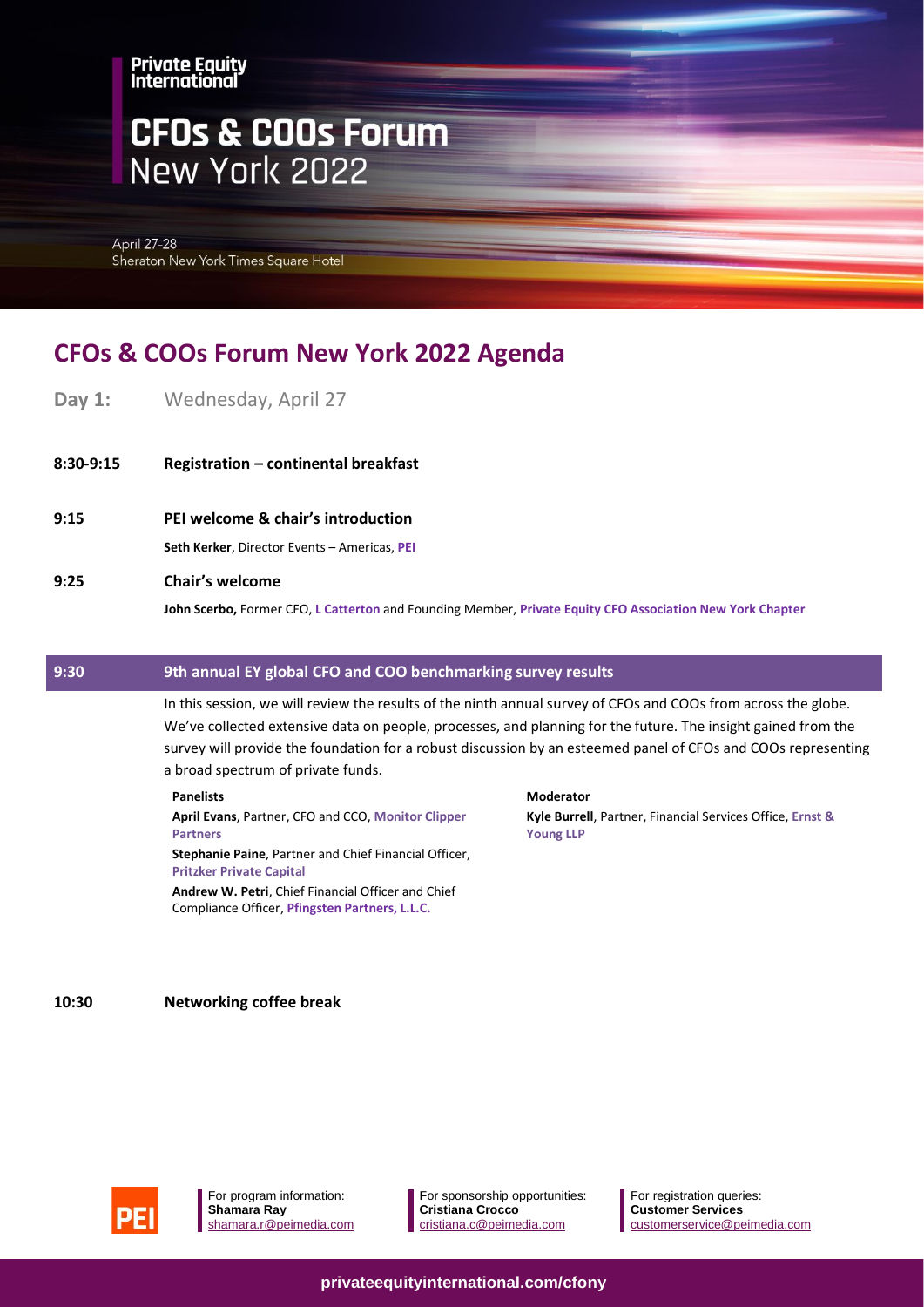# **CFOs & COOs Forum** New York 2022

April 27-28 Sheraton New York Times Square Hotel

#### **11:00 Think tanks**

#### **GP only**

#### **Bolstering the future of the firm with a solid succession plan**

- Does your firm expect to see a succession event in the near future?
- Laying the groundwork for succession
- When is the right time to start identifying candidates?
- How much LP disclosure is required regarding succession plans?
- Determining if multiple candidates will be required to fill a role historically held by one person
- How often do firms meet to identify successors?
- Identifying successors by granting candidates some responsibility and authority to start to influence the business
- Putting a process in place for a seamless transition
- What does succession planning at end of fund life look like?

#### **GP only**

#### **Is private equity going through a talent revolution?**

- How are CFOs competing effectively in the war for talent?
- Will paying whatever it takes or providing other benefits/alternatives win the race for talent?
- Restoring the balance: closing talent gaps resulting from women leaving the workforce during the pandemic
- Making a case for return to office when other firms are offering remote options
- Increasing value of soft vs hard incentives finding the right mix
- Inventive strategies for retaining next generation talent
- Do you incentivize using matching or leveraged coinvest?
- Assessing how to maximize and leverage existing employees

#### **GP only**

#### **Are SPACs on your firm's radar for 2022**

- Projections on SPACs formation and IPOs in the year ahead
- Dissecting why PE is attracted to SPACs and the benefits of entering the evolving space
- Does an increase in SPACs signal that firms should be giving the option another look?
- Are SPACS an ideal way for firms to find liquidity and go public in a more controlled environment?
- How does your firm view the growing SPACs market's ability to bring companies public?
- What has been the LP reception to the rising popularity of SPACs?

#### **Facilitator**

**Stephen E. Hoey**, Chief Financial Officer, **Vertica Capital Partners**

#### **Facilitator**

**Todd Schneider**, CFO & CCO, **Delta Capital Partners Management LLC**

#### **Facilitator**

**Isaiah Massey, Managing Director –Chief Financial Officer, CAZ Investments LP**



For program information: **Shamara Ray** shamara.r@peimedia.com

For sponsorship opportunities: **Cristiana Crocco** [cristiana.c@peimedia.com](mailto:cristiana.c@peimedia.com)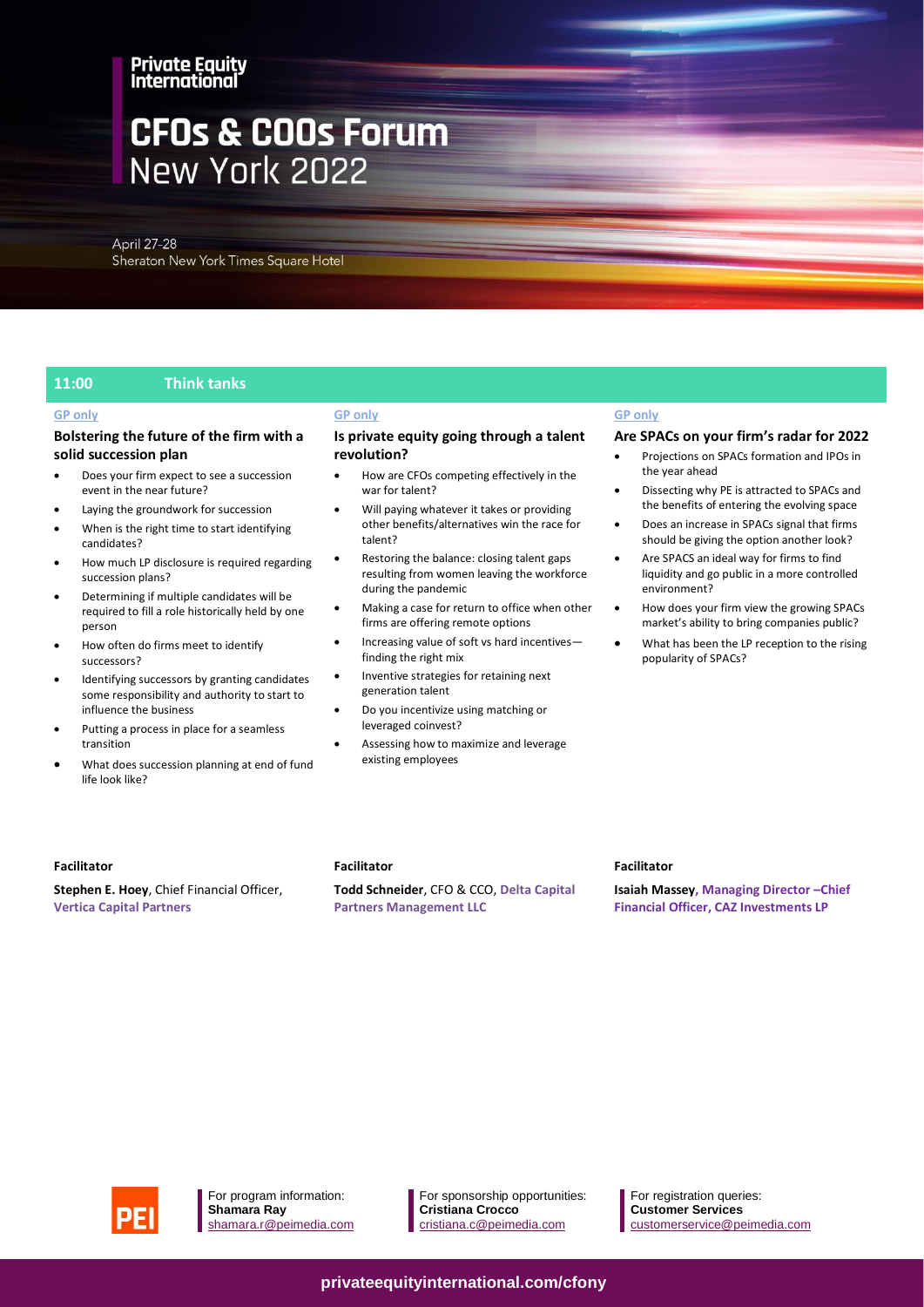# **CFOs & COOs Forum** New York 2022

April 27-28 Sheraton New York Times Square Hotel

### **11:00 Think tanks**

#### **GP only**

#### **PE compensation trends**

- Conducting an analysis of your firm's compensation and benefits
- CFO compensation trends
- What is competitive compensation by level of investment professional?
- How do you compensate your employees? How does it compare to industry standards?
- Identifying opportunities to augment terms of compensation
- How do you incentivize employees?
- Utilizing compensation surveys to benchmark against peers
- Establishing a process to identify individual career goals to align opportunity and compensation

#### **Facilitator**

**Mark Levitt**, Chief of Staff, **Global Infrastructure Partners**

#### **Service Provider only**

#### **What every GP expects from their service providers**

- Private equity's mounting acceptance of outsourcing
- Methods for overcoming challenges with adopting new technologies
- Collaborating with service providers as partners
- Setting up regular touchpoints
- Having clear dialogue on what your provider is doing
- Making your service provider a part of the team
- Ensuring third-party due diligence

#### **Moderator**

**Rod James,** Senior Reporter, **Private Equity International and Secondaries Investor Panelists**

**Joshua Cherry-Seto**, Managing Director, CFO & CCO, **Blue Wolf Capital Partners**

**Omar Hassan**, Principal, Chief Financial Officer and Chief Compliance Officer, **Cloverlay Partners**

**Sandra Kim-Suk**, Chief Financial Officer, **Engine No. 1 Steven LaDew**, Chief Financial Officer, **Cornell Capital Stephen Wedemeyer**, Chief Financial Officer, **Carnelian Energy Capital**

**12:00 Networking luncheon**



For program information: **Shamara Ray** shamara.r@peimedia.com For sponsorship opportunities: **Cristiana Crocco** [cristiana.c@peimedia.com](mailto:cristiana.c@peimedia.com)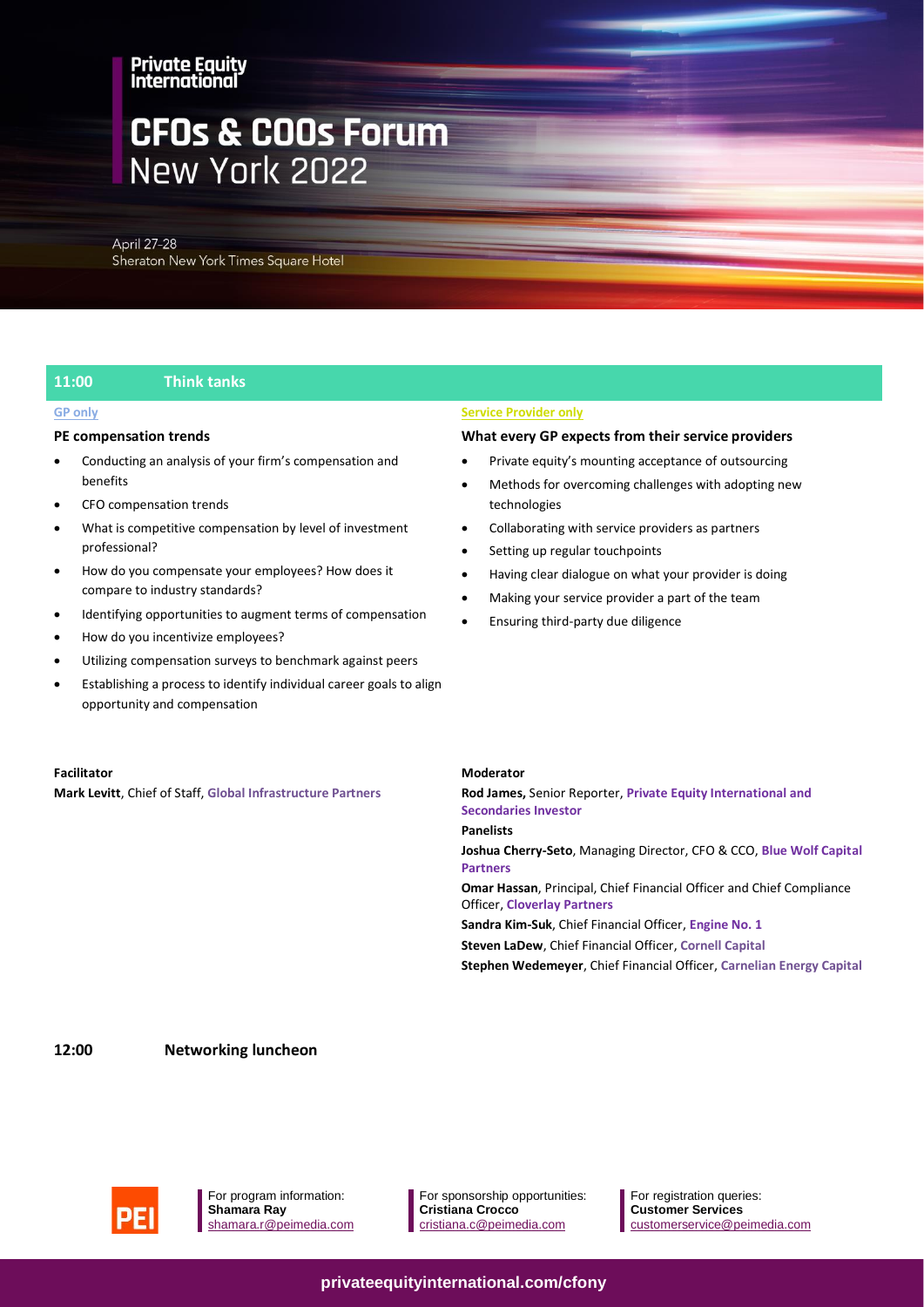# **CFOs & COOs Forum** New York 2022

April 27-28 Sheraton New York Times Square Hotel

### **1:30 - 2:20 Breakout series I**

#### **Track A**

### **Utilizing automation to maintain a competitive edge**

- Examining how automation is redefining PE firm processes
- How do you define emerging tech within your firm?
- How firms should be using emerging technologies to foster strategic growth
- Adopting systems to automate ILPA templates
- Budget friendly tools to help smaller firms automate
- Leveraging automation and visualization for better decision-making
- How do you sustain your advantage and/or not fall behind with the use of technology?
- Automating the back office

# **Track B**

### **Establishing a successful dynamic for internal and external fundraising strategies**

- Future direction of the CFO function during a fundraise
- Finding value-adds across the firm to contribute to the fundraise process
- Positioning the firm to be able to launch a new fund with existing resources and technology
- Will fundraising continue to employ virtual meetings?
- Making changes to how the firm presents in a virtual environment: scaling webinars, presentations and collateral
- How different are in-person and virtual due diligence meetings during fundraising?
- Fielding an increase in ESG policy questions
- Are placement agents playing a larger role in providing fundraising support?
- How are LPs utilizing track record data in the decision process?

### **Track C**

### **One year later: tax reform and the Biden administration**

- Overview of tax legislation and regulatory changes
- Affirmative planning for potential tax changes
- Pivotal focus areas: corporate minimum tax, personal tax surcharge, carried interest and stock buyback tax
- Dissecting the impact of tax reform on senior professionals
- How does the increasing cash tax drive what firms do with portfolio companies?
- Impact of carry and interest limitations tax on portfolio companies
- Recent state and local tax developments including the passthrough entity tax
- Investor sensitivities—fund structure and tax reporting
- Emerging cross-border tax developments including BEPS 2.0
- What is on your radar at the fund or portfolio company level?

#### **Moderator**

**Frank Anduiza**, EVP, Head of Private Fund Sales, **Ultimus LeverPoint Private Fund Solutions**

#### **Panelists**

**Rich Itri**, SVP, Professional Services, **ECI**

**Brad Pietras**, Vice President & Controller, **Lightyear Capital**

**Neeta Rastogi Singh, Chief Operating Officer, Activant Capital Group LLC**

#### **Moderator**

**Anne Anquillare,** CFA, Head of **CSC U.S. Fund Services**

#### **Panelists**

**Tony Braddock**, Chief Financial Officer, **Stellex Capital Management LLC**

**Gerald Esposito,** Partner, CFO & CCO, **Newbury Partners**

**Christopher J. Gimbert,** Chief Financial Officer, **Star Mountain Capital Alisa A. Wood**, Member, Head of Private Market Strategies, **KKR**

#### **Moderator**

**Gerald Whelan,** Tax Partner/Principal – EY Private Equity Tax Technical Leader, **Ernst & Young LLP**

#### **Panelists**

**Noah Becker,** Chief Financial Officer, **LLR Partners**

**Béla Schwartz,** CFO, **The Riverside Company**



For program information: **Shamara Ray** shamara.r@peimedia.com For sponsorship opportunities: **Cristiana Crocco** [cristiana.c@peimedia.com](mailto:cristiana.c@peimedia.com)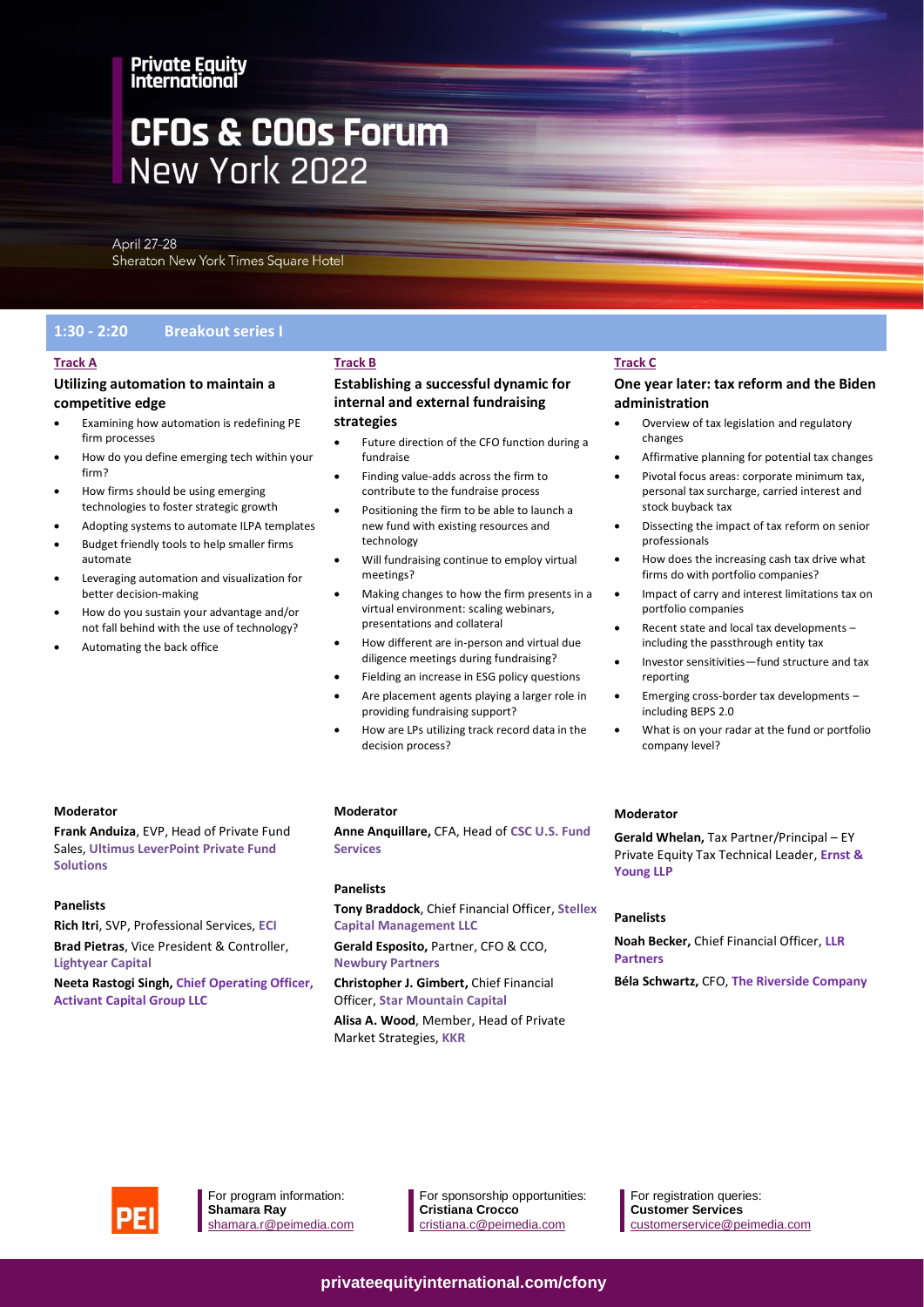# **CFOs & COOs Forum** New York 2022

**April 27-28** Sheraton New York Times Square Hotel

#### **1:30 - 2:20 Breakout series I**

#### **Track D**

# **Re-evaluating methods and implementing new approaches**

#### **for streamlining firm operations**

- Surveying what is driving operational efficiency at the firm to uncover additional areas of opportunity
- Is your firm readying for value creation initiatives to drive efficiency?
- Assessing how the finance team can deliver efficiency to support the business
- Taking another look at outsourcing: which functions can be outsourced and what remains in-house?
- What technologies are being utilizing across the firm from an operational perspective?
- Understanding who is responsible for and owns the system initiatives at your firm
- Adhering to ILPA standards to address increasing LP expectations

# **Track E**

#### **Technology spotlight**

Discover new automated solutions firms are implementing to address challenges and the best technology to help with accounting, transparency, reporting and more.

#### **Moderator**

**Daisy Tung**, Partner, Advisory, KPMG **Panelists Brandon Baudin**, Chief Financial Officer, **The Sterling Group Jay Farber**, Head of Growth, **Juniper Square Richard Lee**, CPA, Chief Financial Officer, **The Cynosure Group Nickie Norris**, Senior Partner, COO, CCO, **New Heritage Capital**

#### **1:30**

# **Empowering investors with next generation onboarding**

**Tony Paredes**, Vice President, Head of Global Business Development, **Anduin**

#### **1:45**

**Employing User-Centric Portfolio Monitoring to Increase Productivity Andrew Edelman**, VP of Sales, **Cobalt, a FactSet Company**

#### **2:00**

 **How to simplify MIP/option admin & waterfall analysis for** 

## **PE firms**

 **Jeremy Barlow**, Head of Commercial, **Diligent Investors**



For sponsorship opportunities: **Cristiana Crocco** [cristiana.c@peimedia.com](mailto:cristiana.c@peimedia.com)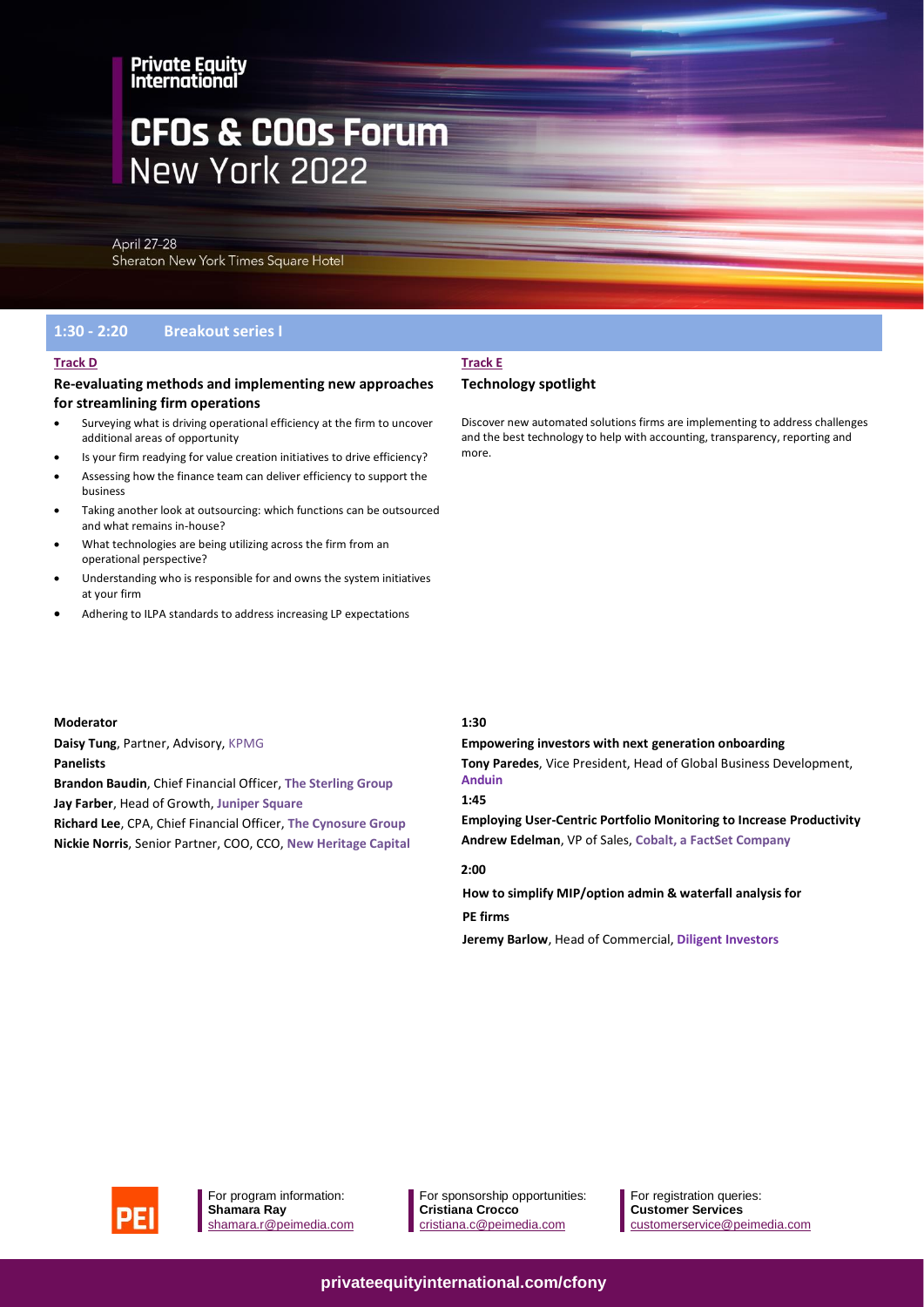# **CFOs & COOs Forum** New York 2022

April 27-28 Sheraton New York Times Square Hotel

# **2:25 - 3:15 Breakout series II**

### **Track A**

### **Orchestrating the management, normalization and utilization of data**

- Growing importance of data across the firm
- Models for getting an essential database from an inherently complex task
- Best practices for achieving better organization of data
- Finding a complimentary approach to consuming data from an Excel spreadsheet
- Pulling data in a way that can be managed, utilized and shared—what tools do you need?
- Steps for maintaining good, quality data over time
- Deploying a company-wide platform to enable firmwide data solutions
- Strategies for cleansing data and quality control
- Is your firm using data warehouses, data lakes or business intelligence tools?
- Analyzing firm data to make better investment decisions
- How are firms utilizing data in a way that's forward looking?
- Data protection risk
- Cybersecurity best practices and protocol

#### **Moderator**

**Tim Buchner**, COO, Alpha for Private Markets, **State Street**

#### **Panelists**

#### **Jeff Bohl**, CFO, **Ontra**

**Omar Hassan**, Principal, Chief Financial Officer and Chief Compliance Officer, **Cloverlay Partners**

#### **Jill Lampert**, Chief Financial and Administrative Officer, **NGP Energy Capital Management**

**Daren Schneider**, CFO & CCO, JLL Partners, **LLC**

#### **Moderator**

**Track B**

### **Graham Bippart**, Editor, **Private Funds CFO Panelists**

**Holding on: improving performance and returns through continuation funds** • Unraveling the pros and cons of seeking longer term holds on companies • Are continuation funds an option for addressing supply and demand issues? • How do continuation funds de-risk assets? • Determining which assets have the potential to grow doing a continuation fund • What strategic approaches can firms take to extend funds and achieve positive

performance results?

**Sara Huang**, Managing Director, **Ardian**

**Bryan D. Hunkele**, Partner, **Ropes & Gray LLP Katie Stitch**, Managing Director, **W Capital Partners**

### **Track C**

#### **How private equity is adjusting valuation methodology**

- State of valuations in a hot leverage and pricing market
- What does PE do to prepare for 2022?
- GP attitude towards lifting valuations in line with the large market valuation uplift
- Valuations and audit review: are firms using a third-party or doing it in-house?
- Benchmarking whether CFOs are responsible for valuation and how it's evolved over time
- Does the investment team or finance/accounting complete valuations?
- Reviewing valuation policy changes made during the pandemic to determine the need to revert back
- Is the SEC focusing more on valuation and disclosure?
- Establishing a centralized data collection process with the finance and/or deal team
- Are firms doing valuations based on WACC or making adjustments?
- Best practices and where the industry is heading

#### **Moderator**

**Brian Garfield**, CFA, ASA, Managing Director, **Lincoln International**

#### **Panelists**

**John M. Beczak**, Chief Financial Officer, **Resource Capital Funds**

**Adam Freedman**, Chief Compliance Officer and Associate General Counsel, **Angelo Gordon**

**Igor Rudfeld**, Senior Vice President, **Harbourvest**



For program information: **Shamara Ray** shamara.r@peimedia.com For sponsorship opportunities: **Cristiana Crocco** [cristiana.c@peimedia.com](mailto:cristiana.c@peimedia.com)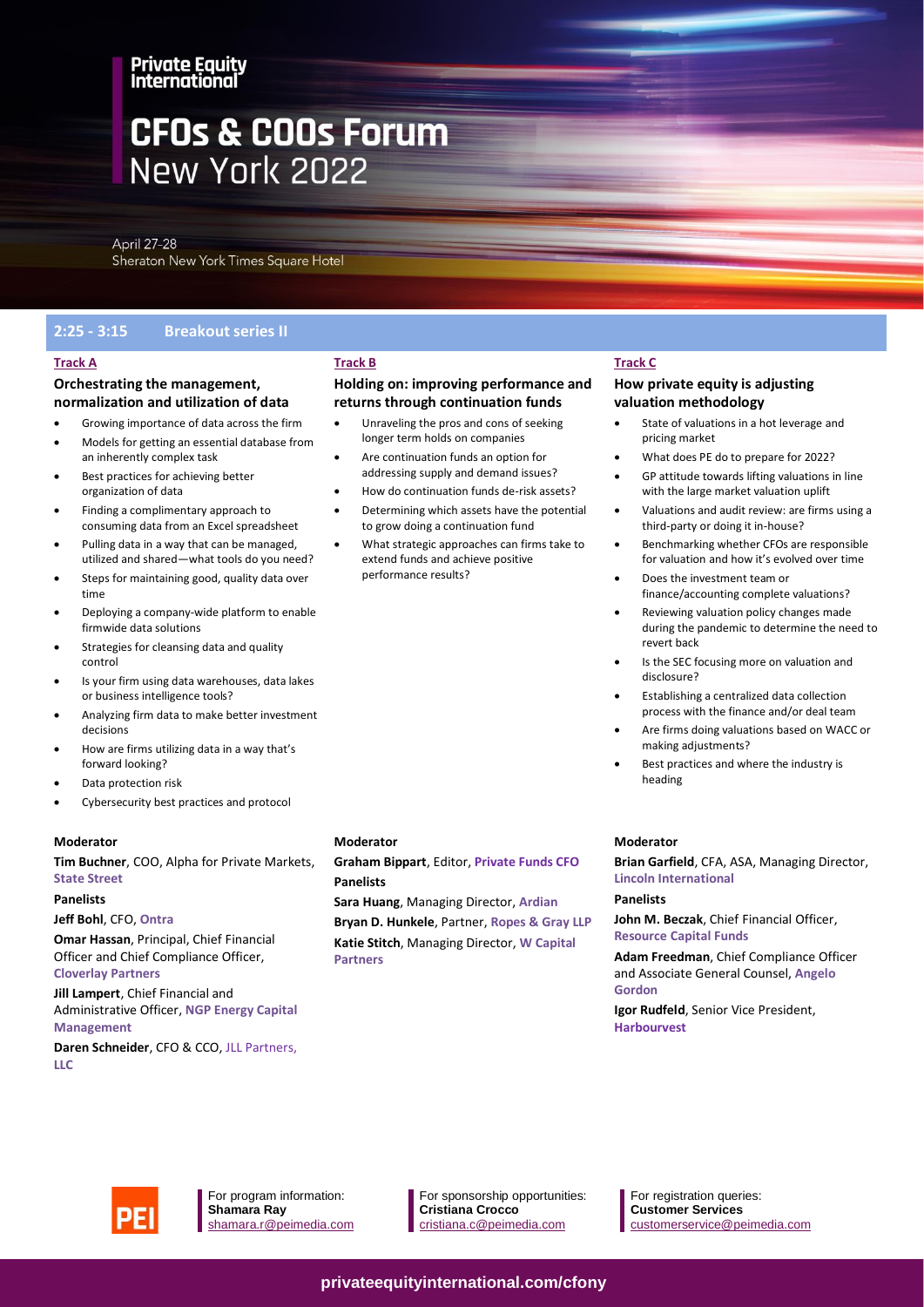# **CFOs & COOs Forum** New York 2022

**April 27-28** Sheraton New York Times Square Hotel

### **2:25 - 3:15 Breakout series II**

#### **Track D**

#### **COO strategic initiatives: moving the back office toward operational efficiency**

- Reassessing back office operating models to identify efficiencies
- Achieving efficiency gains through back office deal tracking, accounting and CRM software integration
- Identifying the operational elements COOs need to tackle as firms change
- Managing growth and scale while establishing processes to meet new demands from LPs
- Moving the firm toward better integrating systems
- Wading through point solutions to ensure the firm is getting the right visibility into investments
- Strategies for securing buy-in within the firm when operational efficiencies are needed and require a sizable investment
- Putting resources in place to enable you to achieve more and decrease day-to-day tasks

# **Track E**

#### **Technology spotlight**

Discover new automated solutions firms are implementing to address challenges and the best technology to help with accounting, transparency, reporting and more.

#### **2:25**

**Solving investor accounting complexities related to waterfall allocations and tracking LP commitments, calls and distributions**

**Dinesh Shastri**, Partner and Head of Product Development, **OpEff Technologies**

#### **2:40**

**Introducing FX-as-a-Service: the evolution of currency management Eric Huttman**, Chief Executive Officer, **MillTechFX**

#### **Moderator**

**Barnaby Piggott**, CEO, **Atlas by Holland Mountain Panelists Jeffrey Gilbert**, Chief Operating Officer and General Counsel, **Carnelian Energy Capital**

#### **Vincent Korta**, CFO & COO, **2B Living**

**Heramb Ramachandran**, Chief Financial Officer, **Sciens Capital Management LLC**

**Sanjay Sanghoee**, COO, CFO and CCO, **Delos Capital**

**3:15 Networking coffee break**



For program information: **Shamara Ray** shamara.r@peimedia.com

For sponsorship opportunities: **Cristiana Crocco** [cristiana.c@peimedia.com](mailto:cristiana.c@peimedia.com)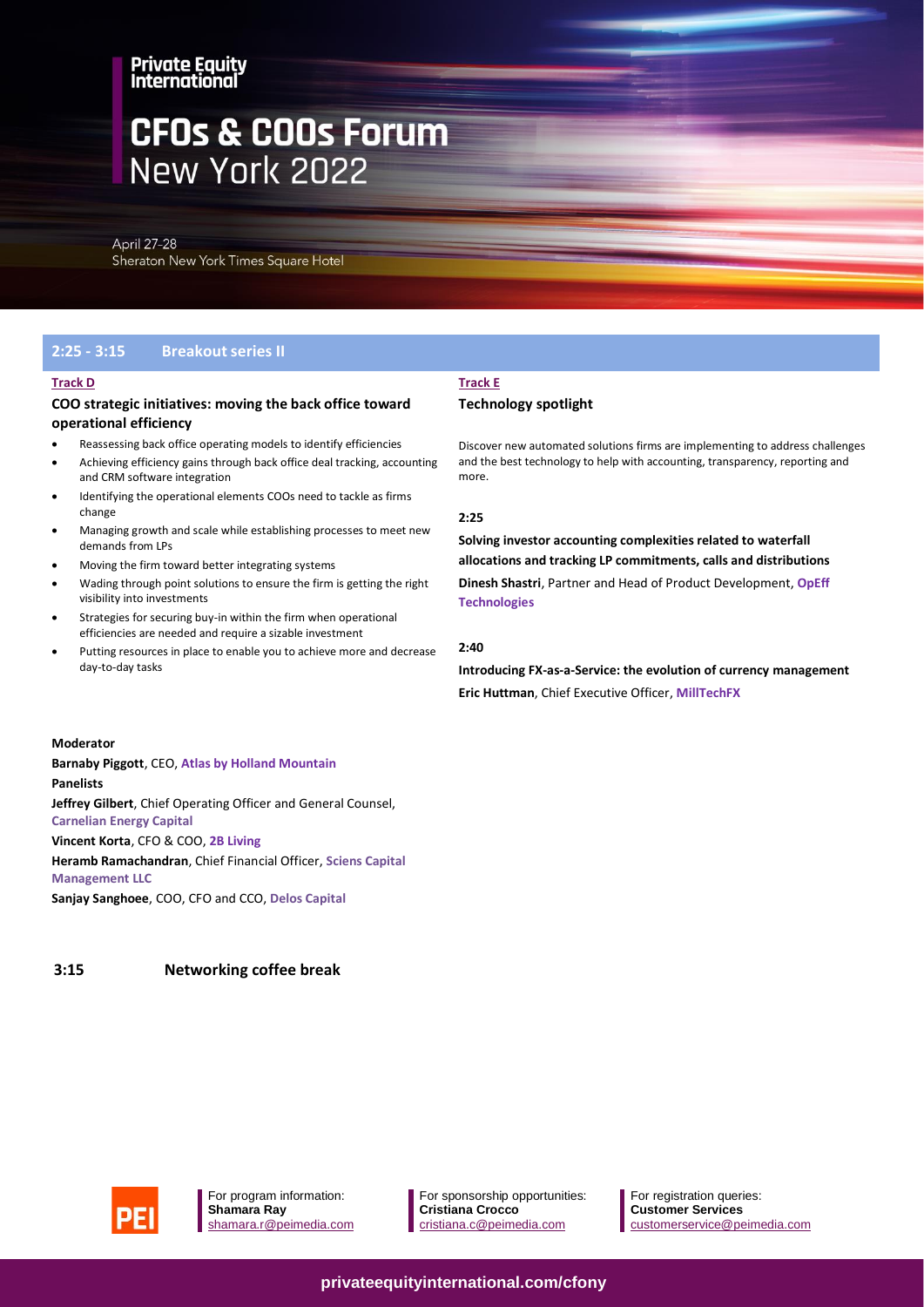# **CFOs & COOs Forum** New York 2022

**April 27-28** Sheraton New York Times Square Hotel

# **3:45 How can CFOs and COOs be more additive to firm initiatives?**  • Evolving skills: how the role has changed and will function 5-10 years from now

- Tools CFOs and COOs use to effectively manage the growing demand on time and resources
- Prioritizing responsibilities when concurrent deliverables have critical levels of importance
- How are CFOs enhancing the support provided to portfolio companies?
- How do you split CFO vs COO responsibilities?
- Weighing in on outsourcing decisions
- Managing in-house and outsourced functions
- CFO role in the IR and fundraising processes
- How CFOs are assisting in making portfolio companies as profitable as possible
- Playing a strategic role in the firm's considerations about its balance sheet
- Different hats CFOs wear throughout the span your career
- Overcoming challenges around adopting new technologies

#### **Moderator**

**Michael Patanella**, Managing Partner - Asset Management, **Grant Thornton**

#### **Panelists**

**Joshua Cherry-Seto**, Managing Director, CFO & CCO, **Blue Wolf Capital Partner**s **Dina M. Colombo**, Partner, COO & CFO, **GreyLion Capital Rishi Kotecha**, Head of General Partner Segment, **BlackRock Thomas Mayrhofer**, CFO and COO, **EJF Capital, LLC**

### **4:35 Keynote interview**

**Vik Sawhney**, Chief Administrative Officer, **Blackstone**

**Interviewer: Rich Melville**, Editorial Director – U.S.**, PEI**

#### **5:20 Cocktail reception and end of day one**



For program information: **Shamara Ray** shamara.r@peimedia.com For sponsorship opportunities: **Cristiana Crocco** [cristiana.c@peimedia.com](mailto:cristiana.c@peimedia.com)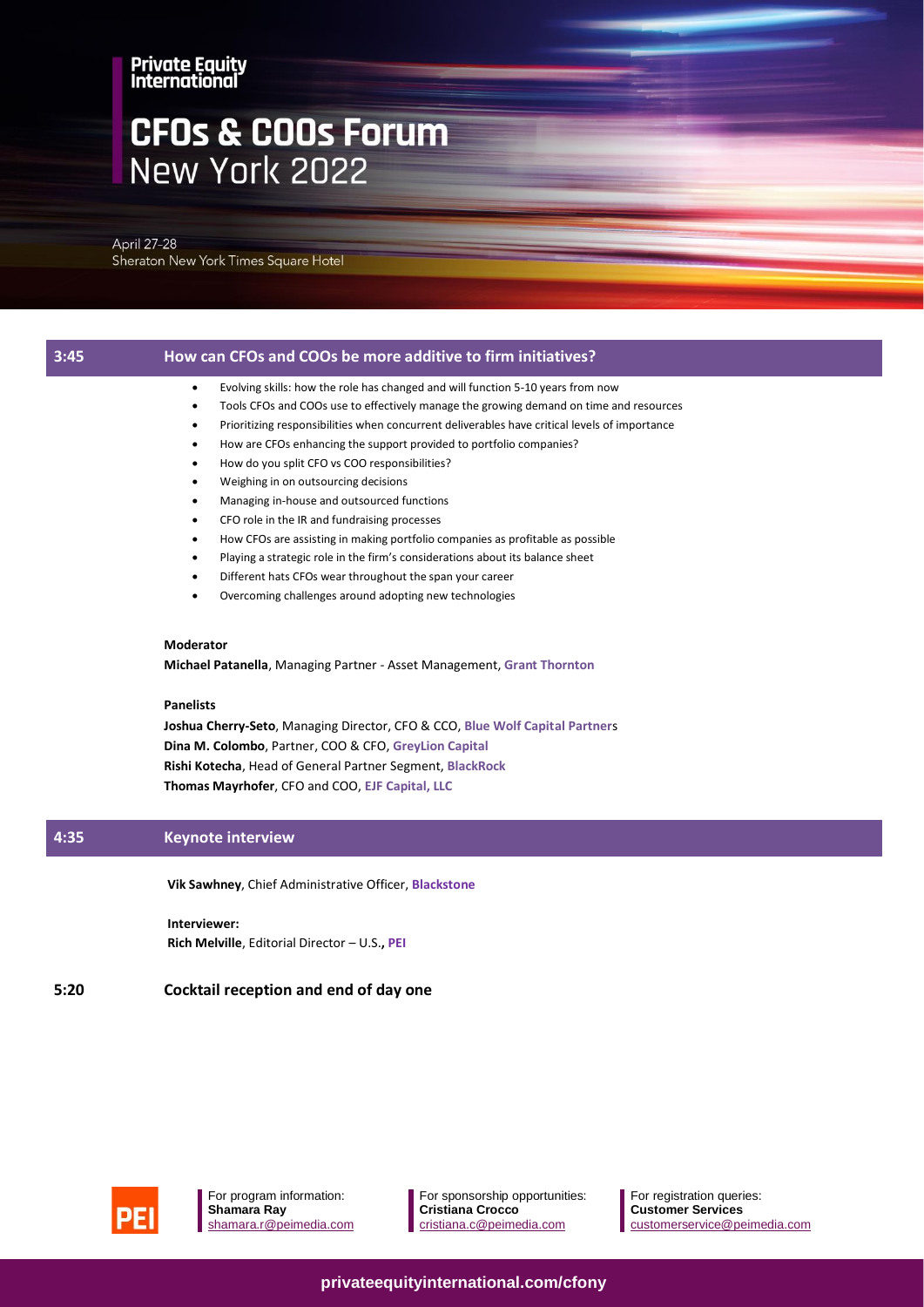# **CFOs & COOs Forum** New York 2022

April 27-28 Sheraton New York Times Square Hotel

# **Day 2:** Thursday, April 28

**8:15-9:45 CFOs and COOs Think Tank (invite only)**

**CCOs Think Tank (invite only)**

**Senior Finance Executive Think Tank (invite only)**

- **9:00 Continental breakfast**
- **9:55 Chair's opening remarks**

**John Scerbo,** Former CFO, **L Catterton** and Founding Member, **Private Equity CFO Association New York Chapter**

### **10:00 Adapting to hybrid work environments in a historically in-office culture**

- Is remote and hybrid working the new normal for private equity?
- Exploring the purpose of "office" for your organization?
- What are firms doing to address the ever-increasing demand for work from home?
- Striking the right balance for your firm: number of days per week, rolling, etc.
- The role of behavioral health in adapting to hybrid working environments
- Hybrid work environment cultural and organizational design elements
- Importance of having the right technology in place to operate productively in a remote/hybrid environment
- Methods for fostering engagement and growth of hybrid/remote back-office employees when the investment team is in the office
- How to monitor performance and identify high performers
- Conducting remote finance team oversight in a post-COVID work environment
- Unintended consequences of people not being in the office
- Are firms concerned about attrition?
- How to attract and retain talent when other firms offer more appealing hybrid or remote arrangements

#### **Moderator**

**Georges Archibald**, Regional Managing Director—Americas, **Apex Group Ltd.**

#### **Panelists**

**Tracey Chaffin**, Partner and Chief Financial Officer, **Pamlico Capital Mark Magerman**, PhD, PCC, Executive Coach, Organization Development Consultant, **Gestalt Works Lance Taylor**, Partner & CFO, **HGGC**

### **10:50 Networking coffee break**



For program information: **Shamara Ray** shamara.r@peimedia.com For sponsorship opportunities: **Cristiana Crocco** [cristiana.c@peimedia.com](mailto:cristiana.c@peimedia.com)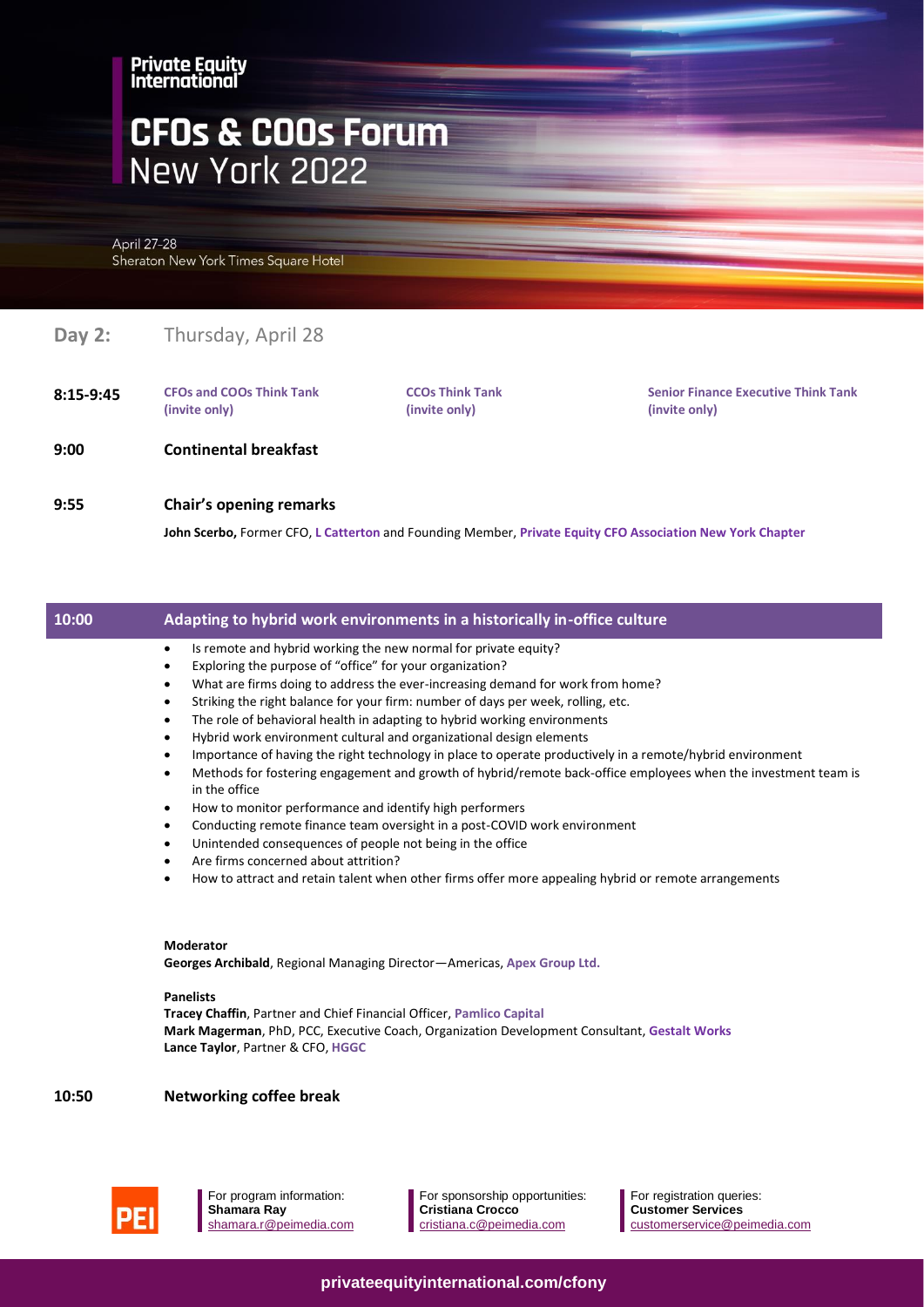# **CFOs & COOs Forum** New York 2022

April 27-28 Sheraton New York Times Square Hotel

# **11:20 – 12:10 Breakout series III**

#### **Track A**

#### **What's in store for the future of carry?**

- Examining carry models that are simpler to administer and more equitable to manage
- Carry vesting schedules: what are firms doing?
- Examining GP carried interest waterfall structures and the impact on returns
- How do you think about who is entitled to carry, considerations?
- How does your firm allocate carry and who gets in the carry pool?
- Should founders spread carry more evenly down into the organization?
- What is the approach to fund new hires when all the carry has been allocated?
- Bracing for a change in tax legislation and whether carry will be taxed like regular income
- What kind of language are firms putting in LPAs to address the coming tax bill?
- Considerations for doing phantom carry
- Creative approaches for dealing with the carry rule

#### **Moderator**

**Raoul Kamath**, US Regional Marketing & Sales Director, **EWM Global**

#### **Panelists**

**Kevin Richardson**, Finance Director, **Bregal Sagemount Irene Willard**, Chief Financial Officer, **Dunes Point Capital Patty Xu**, CFO, **Catalyst Investors**

#### **Track B**

#### **What's ahead for PE compliance: the next three years?**

- What regulatory changes is the industry anticipating from SEC Chair Gensler?
- How are you being strategic in compliance?
- Common issues firms encounter with respect to fees and expenses?
- Implementing a process to ensure better data and reporting
- Should PE anticipate an uptick in exams and enforcement actions?
- Before the exam—considerations when preparing for a potential SEC visit
- Recommendations for utilizing outsourced compliance consultants
- CFO and COO accountability in the compliance process
- Tracking timeline initiatives and trends from one SEC Chair to the next
- Standing by for a prescriptive approach for the industry at large on ESG, reporting and disclosure requirements
- Regulations on the horizon: crypto, capital gains tax and carried interest
- New marketing rules

#### **Moderator**

**James Gaven**, Senior Counsel and Chief Compliance Officer, **Welsh, Carson, Anderson & Stowe**

#### **Panelists**

**Adam Felsenthal**, General Counsel, **Great Point Partners Matt Okolita**, Head of Outsourced Business Services, **IQ-EQ Kshitij Shah**, Chief Financial Officer & Chief Compliance Officer, **WestBridge Capital Partners**



For program information: **Shamara Ray** shamara.r@peimedia.com For sponsorship opportunities: **Cristiana Crocco** [cristiana.c@peimedia.com](mailto:cristiana.c@peimedia.com)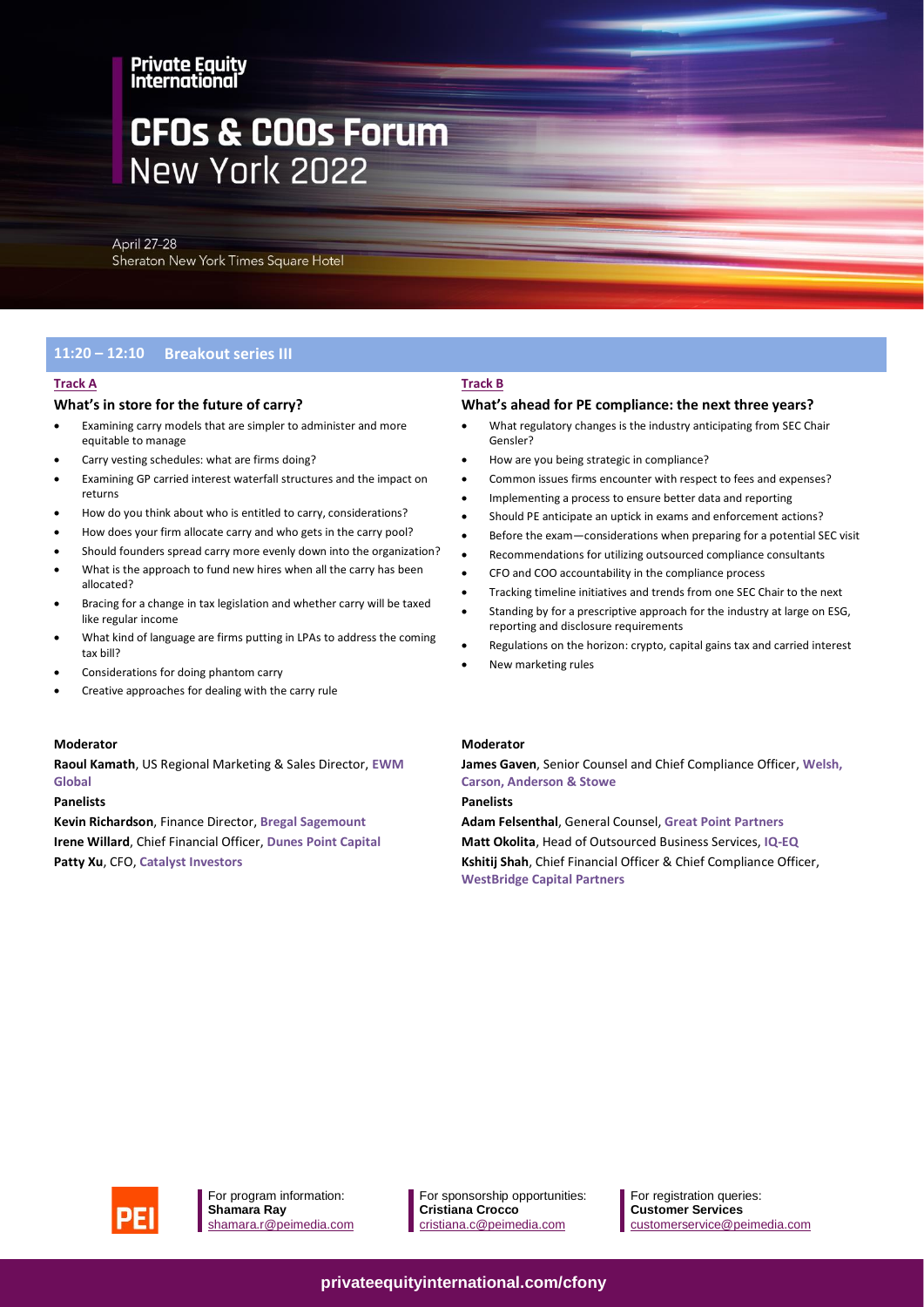# **CFOs & COOs Forum** New York 2022

April 27-28 Sheraton New York Times Square Hotel

# **11:20 – 12:10 Breakout series III**

#### **Track C**

#### **Analyzing how technology is interconnected with firm success**

- Surveying the latest technology and tools for private equity
- Ensuring your technology is ideal for the firm's type of investments and required reporting
- Determining what system to use for fund accounting
- Leveraging technology to support waterfall calculations and carried interest allocations
- Tools for organizing data and metrics
- Providing necessary training and education for in-house use and remote access
- Uncovering common integration challenges when launching new technologies
- Incorporating user feedback into technology decisions
- The role next generation technologies are playing in the investment decision-making process

#### **Track D**

## **How firms approach and view the use of subscription lines**

- Are you seeing an increase in the overall debt exposure in the funds?
- What type of facilities are being used and how long is debt outstanding before repayment?
- Using leverage to show increased returns given today's low interest rates
- Overview of hybrid facilities
- Employing asset backed facilities at the portfolio level
- What is the borrowing landscape like for your firm?
- Do you use subscription lines for actual leverage or for bridging purposes?
- SEC oversight into use of the line
- Why UBTI has been sensitive issues with investors
- Renewal process of subscription lines—what it entails
- Calculating performance in a way that takes out the impact of subscription lines
- DDQ and subscription line terms: how much you can call on commitments and how long do you keep it out there?
- How to leverage your subscription lines to enhance returns

#### **Moderator**

**Mike Zack**, Head of US Sales, **Hazeltree**

#### **Panelists**

**Noah Becker**, Chief Financial Officer, **LLR Partners Sam Cohn**, Chief Financial Officer - Credit & Venture, **Perceptive Advisors**

**Sarah G. Roth**, CEO, **Argosy Capital**

#### **Moderator**

**Dean Schaffer,** Managing Director, **Alter Domus**

#### **Panelists**

**Saba Ahmad**, Partner and Chief Operating Officer, **Turning Rock Partners**

**Jonathan Balkin**, Founder & Executive Director, **Lionpoint Group Jesse Burwell**, CFO & Senior Managing Director, **Liberty Strategic Capital**

**Sandra Kim-Suk**, Chief Financial Officer, **Engine No. 1**



For program information: **Shamara Ray** shamara.r@peimedia.com For sponsorship opportunities: **Cristiana Crocco** [cristiana.c@peimedia.com](mailto:cristiana.c@peimedia.com)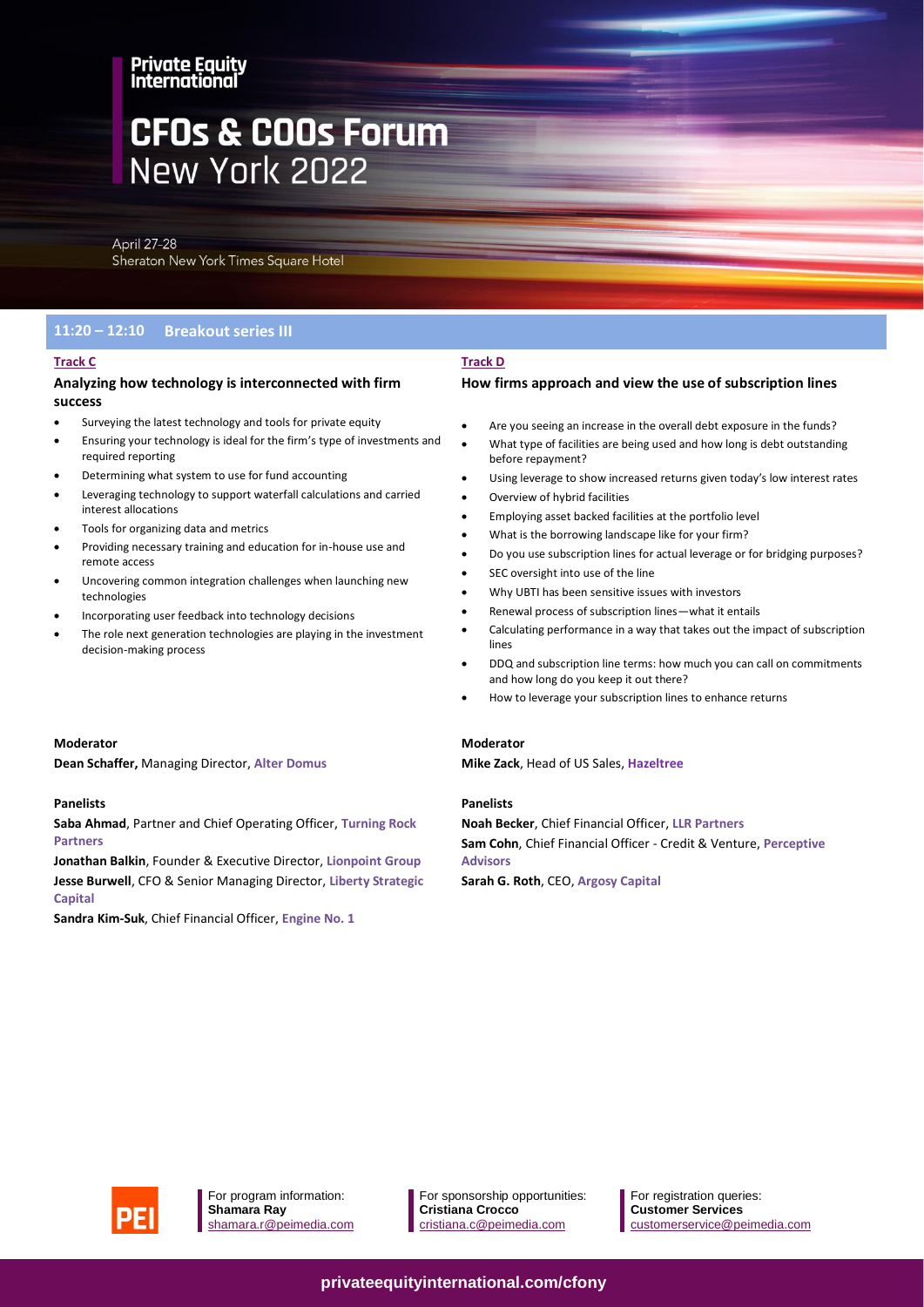# **CFOs & COOs Forum** New York 2022

**April 27-28** Sheraton New York Times Square Hotel

# **11:20 – 12:10 Interactive roundup discussions**

## **Roundup A**

#### **Aligning ESG commitment with corporate strategy**

- Advancing the firm from ESG awareness to implementing policies and procedures
- Taking steps to make ESG a part of the firm's DNA
- How are firms tracking and enforcing ESG within portfolio companies?
- Portfolio company ESG data: collection and frequency
- Presenting accurate ESG initiatives to potential LPs
- Tackling ESG reporting in response to more sophisticated LP questions
- New ESG regulatory requirements
- Examining the parameters and metrics of your ESG compliance policies
- What is the SEC focusing on with disclosures?

#### **Roundup B**

#### **Ensuring outsourced services are aligned with firm interests**

- Checks and balances: getting comfortable with relinquishing a level of control to vendors
- Formalizing the vendor selection process to guarantee you pick the right partner
- Conducting service provider due diligence
- Cost allocation of outsourced solutions
- What are the hidden costs of insourcing vs outsourcing?
- How much time does outsourcing really save the firm?
- Examining the technologies needed to keep specific functions in-house
- Can a strong CFO network be an alternative to hiring or outsourcing? • Having a productive and transparent relationship with your service providers
- Management of outsourcing in relation to regulatory oversight

#### **Facilitators**

**Dave Clauson**, Director, BKD, **CPAs & Advisors Jacqueline Giammarco**, Chief Compliance Officer and Managing Director, **Stone Point Capital LLC Devin Holden**, Compliance Director, **NovaQuest Capital Management LLC**

#### **Facilitators**

**Amy Knapp**, Partner and Chief Operating Officer, **Corsair Capital Deneshea L. Phelps**, Chief Financial & Compliance Officer, **Arlington Capital**

**Jeanette Turner**, Managing Director, Global Regulatory & Compliance Solutions, **SEI**



For program information: **Shamara Ray** shamara.r@peimedia.com

For sponsorship opportunities: **Cristiana Crocco** [cristiana.c@peimedia.com](mailto:cristiana.c@peimedia.com)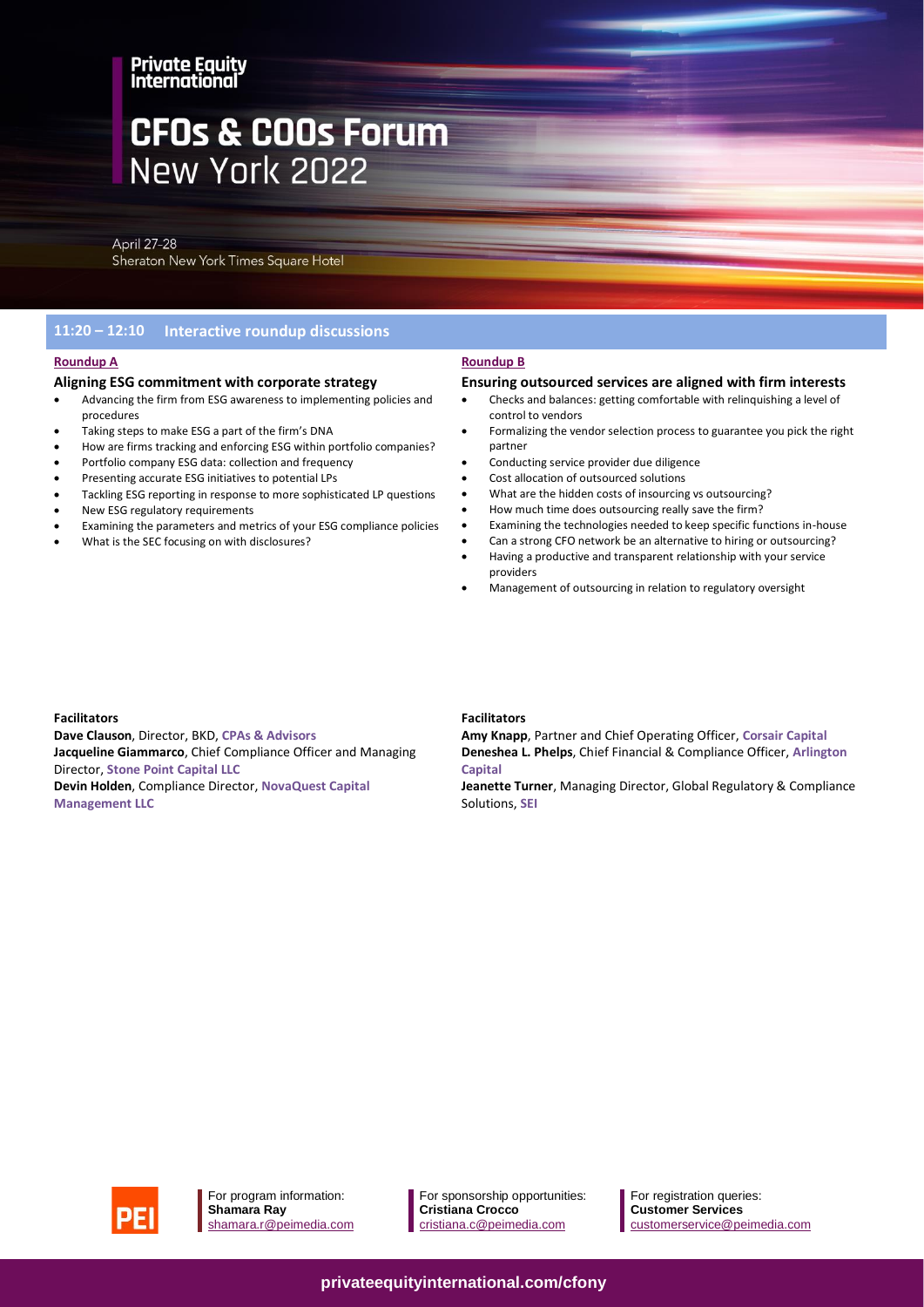# **CFOs & COOs Forum** New York 2022

April 27-28 Sheraton New York Times Square Hotel

# **12:15 - 1:00 Breakout series IV - Working groups**

• Assessing what level of expertise you have in-

emerging/untraditional sources to assemble a

• Do your diligence: outlining requirements for

• Evaluating whether to hire for the finance team or does it make more sense to

• Focus on recruitment: using

third-party service providers • Developing the junior finance team

pool of candidates

#### **Group A**

house

outsource

#### **Building finance teams**

**Group B**

#### **Cybersecurity policies and risk mitigation**

- Where does cyber risk rank on the list of challenges your firm faces today?
- What are firms doing to proactively prevent hacks?
- What should be the internal process if your firm gets hit by a cyberattack?
- Using technology/ tools more robustly in cybersecurity initiatives
- Implementing a process to lead the cybersecurity charge for your portfolio companies
- Handling ODD questions that have an increased focused on cyber
- How are other firms approaching cyber insurance?
- Cybersecurity email standards: how do you treat PDF attachments?
- Security measures for LPs who cannot/will not login to the investor portal
- Use of password-protected or encrypted documents
- Creating cybersecurity best practices and protocols around legacy systems with data in multiple places
- Developing a cybersecurity training program for employees
- Ensuring firm policies are up to par with SEC requirements

#### **Instructor**

**Charmone Adams**, Advisory Senior Manager, **Grant Thornton LLP**

#### **Instructors**

**Simon Eyre**, Chief Information Security Officer, **Drawbridge**

**Nathan Ford**, Senior Vice President, Business Development, **Drawbridge**

#### **Group C**

### **Secondary market: driving growth in fund restructuring**

- What does aging funds mean and how many are out there?
- Market metrics and recent developments in the market
- Economic insight on what can be seen in the data
- Providing options for GPs and LPs seeking a way to structure out
- Evaluating the process: timeline of how long these deals are supposed to take
- Due diligence—perspectives on running and facilitating the deals
- What diligence looks like from the funds side of the universe
- Types of information and documents requested
- What changes can fund managers expect with fair value accounting for secondary market transactions?
- Tax and valuation issues to consider

# **1:00 Networking luncheon**



For program information: **Shamara Ray** shamara.r@peimedia.com For sponsorship opportunities: **Cristiana Crocco** [cristiana.c@peimedia.com](mailto:cristiana.c@peimedia.com)